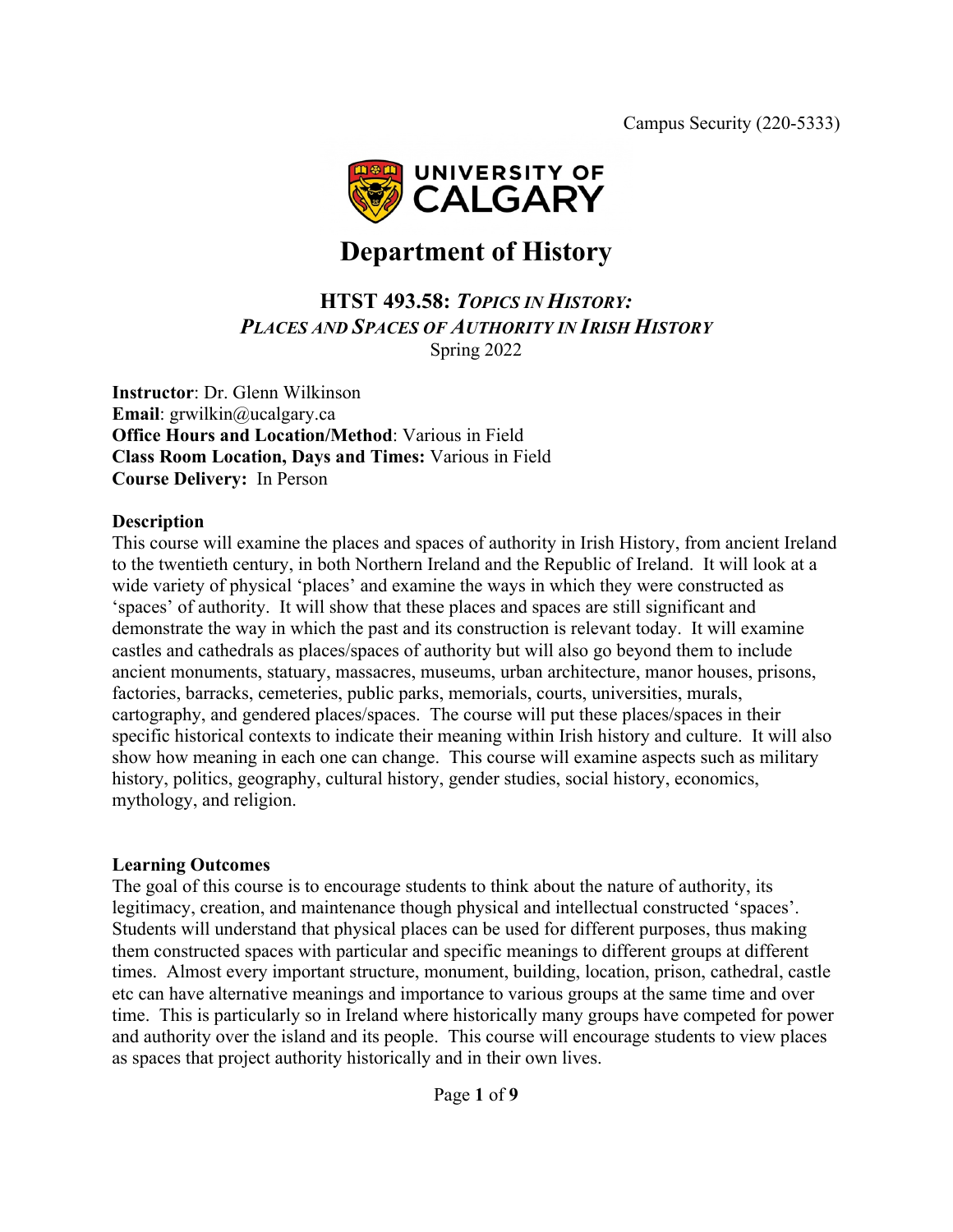#### **Reading Material Required:**

Ranelagh, John O'Beirne. A Short History of Ireland. Cambridge: Cambridge University Press, 2012.

> https://ucalgaryprimo.hosted.exlibrisgroup.com/permalink/f/1p0s7n7/TN\_cdi\_askewsholts\_vlebo oks\_9781316089378

Graves, Matthew and Gilles Teulié, 'Histories of Space, Spaces of History –

Introduction', *Erea: Revue électronique d'études sur le monde anglophone*, [Online], 15 June 2017. (URL: http://journals.openedition.org/erea/5875)

### **Recommended:**

Paul Johnson *Ireland: A Concise History from the Twelfth Century to the Present Day*, Chicago Review Press, 2014. ISBN: 161373252X, 9781613732526.

Bew, Paul *Ireland: The Politics of Enmity 1789-2006*, Oxford University Press

Foster, R. *Modern Ireland 1600-1972*. Penguin

Bartlett, Thomas *Ireland: A History*. Cambridge University Press, 2011

Stock, Paul *Introduction: history and the uses of space. In: Stock, Paul, (ed.) The Uses of Space in Early Modern History. Palgrave studies in cultural and intellectual history.*  Palgrave Macmillan, New York, 2015, pp. 1-18. http://eprints.lse.ac.uk/id/eprint/60218

| ASSESSMICHT                     |                 |        |  |  |
|---------------------------------|-----------------|--------|--|--|
| <b>Method</b>                   | <b>Due Date</b> | Weight |  |  |
| <b>Outline and Bibliography</b> | May 5, 2022     | 20%    |  |  |
| Discussion Leads                | Various         | 25%    |  |  |
| Term Paper                      | June 21, 2022   | 45%    |  |  |
| Participation/Contribution      | Ongoing         | 10%    |  |  |

# **Grading Policies**

**Assessment**

Grading will be assessed as percentages for each assignment and examination. Late papers and examinations may be assessed a letter grade for every day that they are late, including weekends and holidays (i.e., A- to a  $B$ + etc.). All assignments and exams are to be placed in the Dropbox on the course D2L. If you wish to know more about your grade and how you can improve for later assignments/exams, please see the instructor.

Generally, 'make-up' work will not be offered, though students can apply to defer exams or term work.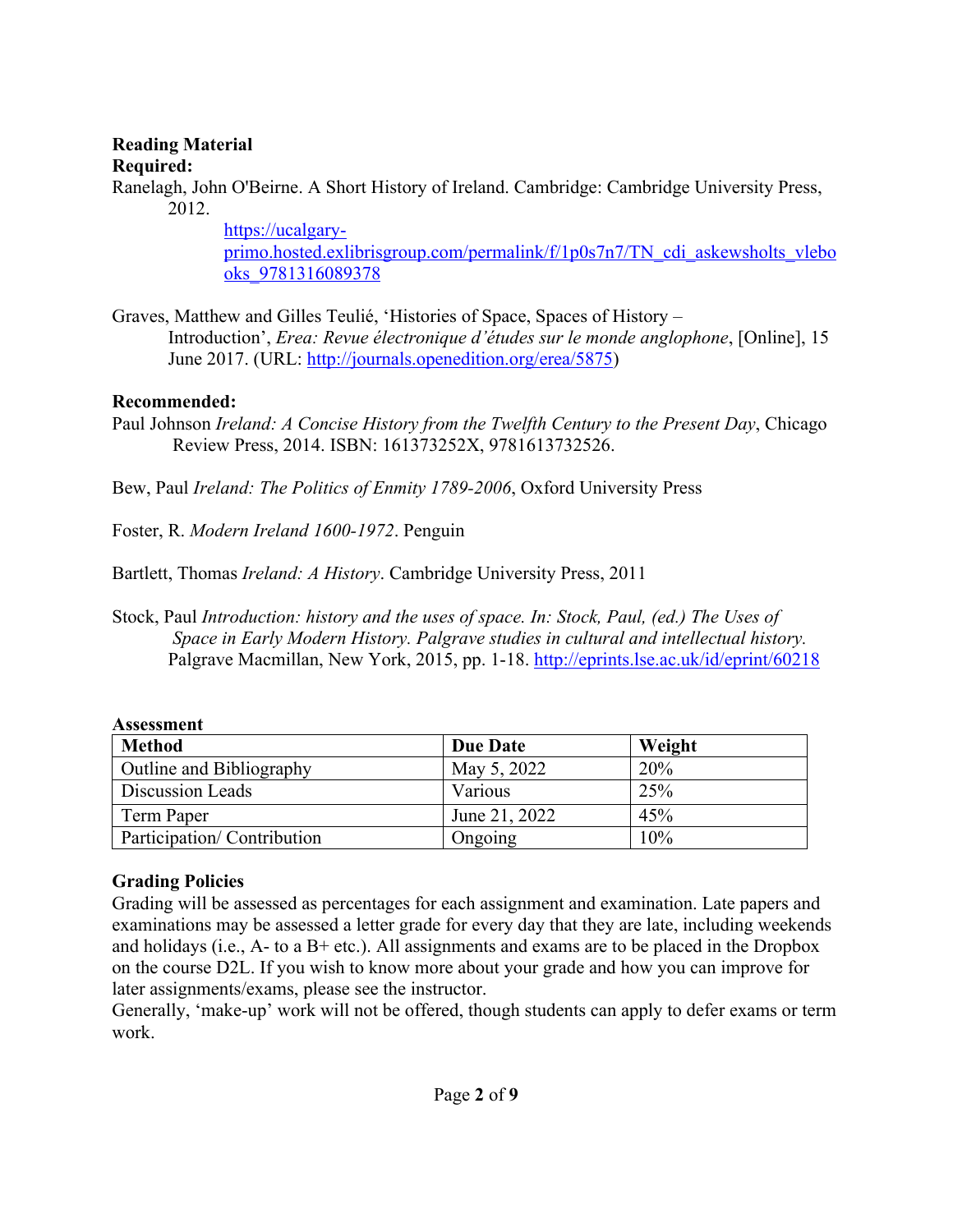#### **Details on Methods of Assessment**

The assignments in the course are designed to balance between written work, oral presentations, and exchanges with other students. Assignments will generally build upon each other so that the skills developed in one assignment will be employed in the next

### **Outline and Annotated Bibliography**

This assignment will encourage students to think about their larger term paper before they leave and get feedback throughout the trip. Students should provide (in any format) a detailed outline, thesis, and structure of the essay proposed, and list at least ten academic sources (books, articles, films, websites etc.) providing a sentence or two of how the sources will support and connect to the term paper.

**Date: May 5 Value: 20%**

### **Discussion Leads**

Students will choose a topic from a list to be provided of events, people, and ideas and lead a discussion physically at a significant and relevant site in Ireland and posted on D2L for the class to examine.

**Date: Various Dates During the Programme Value: 25%**

### **Term Paper**

Students will be asked to write a 12-15 page (3800+ word) paper that will examine one of the themes discussed during the programme and provide a synthesis of the course based around a central thesis of their choice.

**Due: June 21 Value: 45%**

# **Participation: 10%**

We will develop our participation policy during pre-departure sessions, but in general, participation requires attendance on field trips, promptness, attentiveness, and contribution to discussions in useful ways, such as thoughtful and respectful questions and observations, and note taking.

# **Learning Technologies Requirements**

There is a D2L site for this course that contains relevant class resources and materials. In order to successfully engage in learning experiences in this class, students will need reliable access to the following technology: internet access and a computer, tablet, or other device to access D2L.

# **Inclusiveness, Accommodation, Privacy, and Conduct**

I am committed to creating an inclusive learning environment for all registered students. If you have conditions or circumstances that require a formal accommodation, be sure to register with Student Accessibility Services as soon as possible. Such circumstances may include disability or illness whether temporary or permanent, visible or invisible.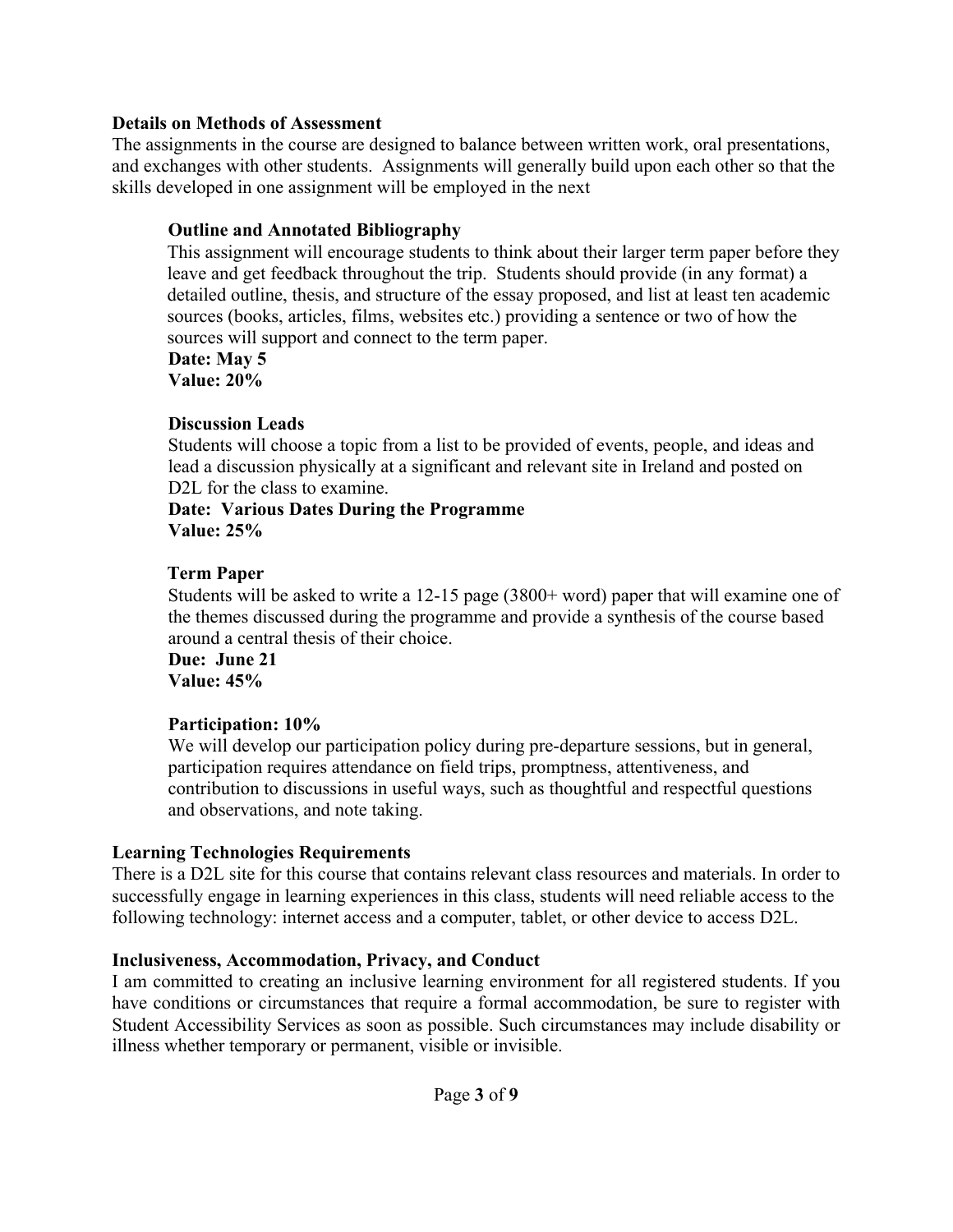To protect the privacy of others, students may not record in any format any activity that occurs within the programme or in the classroom. As outlined in the University Calendar, permission to sound-record lectures will only be given to students registered with Student Accessibility Services.

Part of creating an inclusive learning environment involves respecting your classmates. In meeting any university's mandate of encouraging free and open inquiry, we will occasionally discuss topics about which you might be uncomfortable or have a set viewpoint. In such situations, it is essential that we understand that others have different experiences and perspectives, and that listening respectfully to and showing tolerance toward opposing viewpoints is part of the process of emerging as active, engaged citizens.

#### **Schedule**

|         | 1 I v uvbul tul v uvu muvs |                                                                        |  |
|---------|----------------------------|------------------------------------------------------------------------|--|
| Date    | <b>Activity</b>            | <b>Comments</b>                                                        |  |
| May 2   | Pre-departure session      | SS 623, 10-12PM (group introductions, course overviews, team building) |  |
| May $3$ | Pre-departure session      | SS 623, 4-6PM (assignment instructions, lectures)                      |  |
| May 4   | Pre-departure session      | SS 623, 4-6PM (GSP presentation, travel tips)                          |  |
| May 5   | Pre-departure session      | SS 623, 4-6PM (roommate exercises, ice-breaker)                        |  |

#### **Pre departure activities**

#### **In field activities**

| Day            | Date                | Location              | Logistical comments and connection to<br>academic content                                                                                                                              | Minimum number<br>of instructional<br>hours |
|----------------|---------------------|-----------------------|----------------------------------------------------------------------------------------------------------------------------------------------------------------------------------------|---------------------------------------------|
| $\Omega$       | Friday 06<br>May    | Calgary to<br>Belfast | Logistic: Departure for Belfast via direct flight<br>from Calgary<br>Academic: none                                                                                                    | $\theta$                                    |
| 1              | Saturday<br>07 May  | <b>Belfast</b>        | Logistic: travel by coach from airport to check into<br>Malone Hotel in Belfast; destinations in Belfast<br>reached by walking<br><b>Academic:</b> University Quarter Orientation Tour | $\mathcal{E}$                               |
| 2              | Sunday 08<br>May    | Belfast               | Logistic: walking; Black Taxi travel<br>Academic: Ulster Museum; Black Taxi Tour of<br>civil war sites                                                                                 | 6                                           |
| $\mathcal{F}$  | Monday 09<br>May    | Belfast to<br>Derry   | Logistic: travel from Belfast to Derry via coach;<br>check into City Hotel in Derry<br>Academic: Crumlin Road Gaol; Carrickfergus<br>Castle; Giant's Causeway                          | 6                                           |
| $\overline{4}$ | Tuesday 10<br>May   | Derry                 | Logistic: all destinations reached by walking<br>Academic: Museum of Free Derry; Bogside Mural<br>tour; walk along the walls; Apprentice Boys'<br>Memorial Hall                        | 6                                           |
| 5              | Wednesday<br>11 May | Derry                 | Logistic: none<br><b>Academic:</b> Assignment preparation and instructor<br>office hours                                                                                               | $\Omega$                                    |
| 6              | Thursday            | Derry to              | Logistic: travel by coach from Derry to                                                                                                                                                | 5                                           |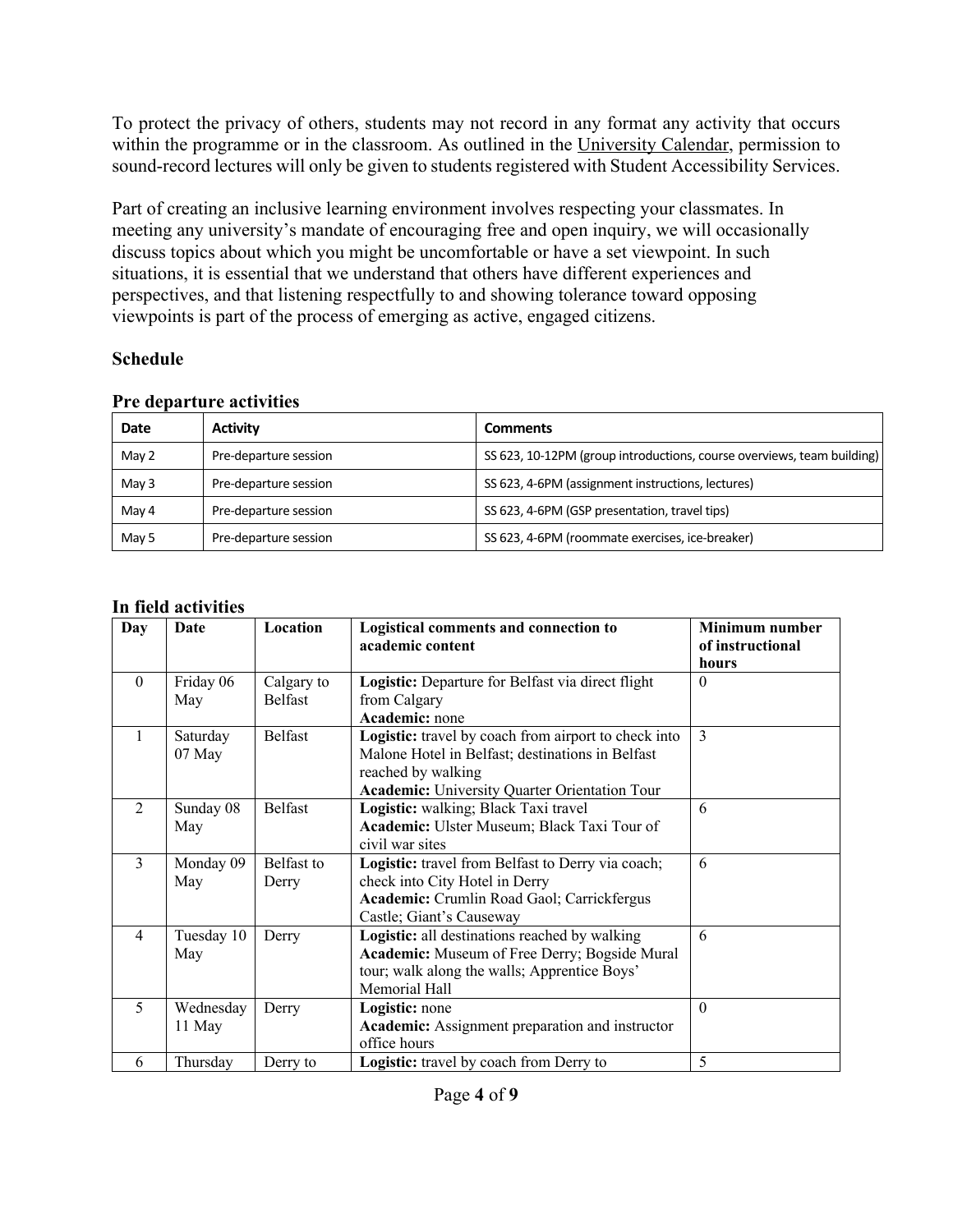|                 | 12 May     | Roscommon | Roscommon (across border) via various locations;                           |                  |
|-----------------|------------|-----------|----------------------------------------------------------------------------|------------------|
|                 |            |           | check into Gleeson's Restaurant and Rooms in                               |                  |
|                 |            |           | Roscommon                                                                  |                  |
|                 |            |           | Academic: Mullaghmore; Ballina (Jackie Clarke                              |                  |
|                 |            |           | Collection); IRA Memorial N61 at R36;                                      |                  |
|                 |            |           | Roscommon Workhouse                                                        |                  |
| $7\overline{ }$ | Friday 13  | Roscommon | Logistic: bus or taxi from Roscommon to                                    | 6                |
|                 | May        |           | Strokestown (20 km); walk to Roscommon Castle                              |                  |
|                 |            |           | Academic: Strokestown House Tour and Famine                                |                  |
|                 |            |           | Museum; Roscommon's Norman Castle                                          |                  |
| 8               | Saturday   | Roscommon | Logistic: bus or taxi from Roscommon to                                    | 5                |
|                 | 14 May     |           | Strokestown (20 km)                                                        |                  |
|                 |            |           | Academic: Strokestown Estate Grounds Tour and                              |                  |
|                 |            |           | Archive Exploration                                                        |                  |
| 9               | Sunday 15  | Roscommon | Logistic: travel from Roscommon to Cork via                                | 5                |
|                 | May        | to Cork   | coach; check into Maldron Hotel in Cork                                    |                  |
|                 |            |           | Academic: Bunratty; Bruree, Adare                                          |                  |
| 10              | Monday 16  | Cork      | Logistic: coach travel from hotel to various points                        | $\tau$           |
|                 | May        |           | in more rural areas near Cork and back                                     |                  |
|                 |            |           | Academic: War of Independence Tour                                         |                  |
| 11              | Tuesday 17 | Cork      | Logistic: none                                                             | $\mathbf{0}$     |
|                 | May        |           | Academic: Assignment Preparation Day and<br><b>Instructor Office Hours</b> |                  |
| 12              | Wednesday  | Cork      | Logistic: public transportation to Cobh and Spike                          | 6                |
|                 | 18 May     |           | Island (bus and train by day ticket)                                       |                  |
|                 |            |           | Academic: Cobh; Spike Island                                               |                  |
| 13              | Thursday   | Cork to   | Logistic: travel from Cork to Dublin via coach;                            | 5                |
|                 | 19 May     | Dublin    | check into Academy Plaza Hotel in Dublin                                   |                  |
|                 |            |           | Academic: Rock of Cashel; Dublin Orientation                               |                  |
|                 |            |           | Walk                                                                       |                  |
| 14              | Friday 20  | Dublin    | Logistic: travel from Dublin to locations via coach                        | 6                |
|                 | May        |           | Academic: Battle of the Boyne Centre; Hill of                              |                  |
|                 |            |           | Tara                                                                       |                  |
| 15              | Saturday   | Dublin    | Logistic: walking; public transportation on bus via                        | 5                |
|                 | 21 May     |           | day ticket                                                                 |                  |
|                 |            |           | Academic: Garden of Remembrance; Glasnevin                                 |                  |
|                 |            |           | Cemetery                                                                   |                  |
| 16              | Sunday 22  | Dublin    | Logistic: all walking                                                      | 6                |
|                 | May        |           | Academic: Collin's Barracks; Arbour Hill                                   |                  |
|                 |            |           | Memorial, Croppy's Acre                                                    |                  |
| 17              | Monday 23  | Dublin    | Logistic: all walking                                                      | 6                |
|                 | May        |           | Academic: Kilmainham Gaol; St. Stephen's                                   |                  |
|                 |            |           | Green; National Museum                                                     |                  |
| 18              | Tuesday 24 | Dublin    | Logistic: none; walking or public transportation                           | $\boldsymbol{0}$ |
|                 | May        |           | Academic: Assignment Preparation Day and                                   |                  |
|                 |            |           | Instructor Office Hours; Evening Group Meal at                             |                  |
|                 |            |           | The Brazen Head                                                            |                  |
| 19              | Wednesday  | Dublin to | Logistic: Return to Calgary via direct flight from                         | $\mathbf{0}$     |
|                 | 25 May     | Calgary   | Belfast or as decided by each student; fieldwork                           |                  |
|                 |            |           | period completed.<br>Academic: none                                        |                  |
|                 |            |           |                                                                            |                  |

**There is no registrar-scheduled final exam.**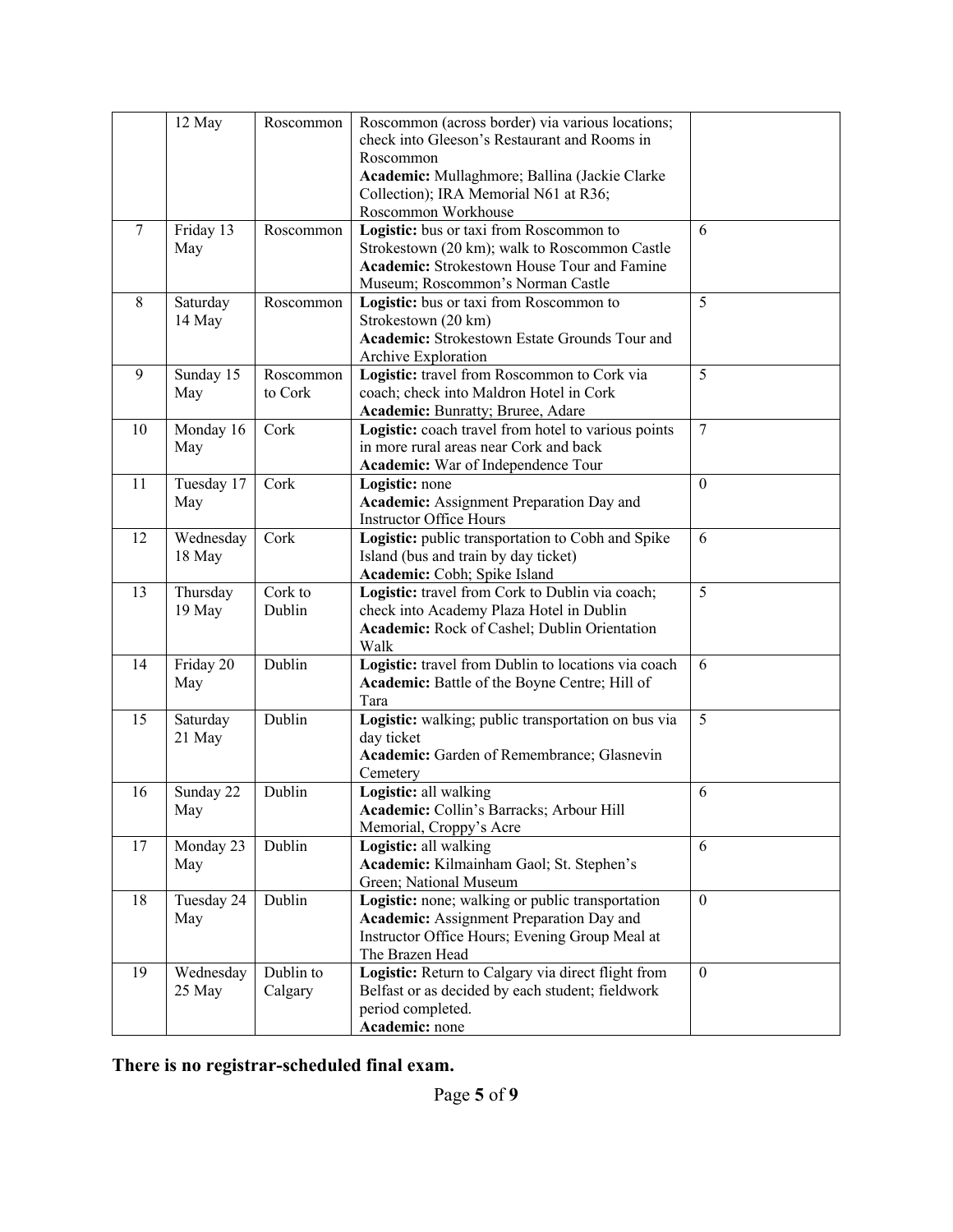#### **THE FOLLOWING INFORMATION APPEARS ON ALL DEPARTMENT OF HISTORY COURSE OUTLINES**

#### **Departmental Grading System**

The following percentage-to-letter grade conversion scheme is used in all Canadian Studies, History, and Latin American Studies courses, except for HTST 200.

| Percentage | Letter        | <b>Grade Point</b> | <b>Description</b>                          |
|------------|---------------|--------------------|---------------------------------------------|
|            | Grade         | Value              |                                             |
| 90-100     | $A+$          | 4.00               | Outstanding performance                     |
| 85-89      | A             | 4.00               | Excellent performance                       |
| 80-84      | $A-$          | 3.70               | Approaching excellent performance           |
| 77-79      | $B+$          | 3.30               | Exceeding good performance                  |
| $73 - 76$  | B             | 3.00               | Good performance                            |
| 70-72      | $B-$          | 2.70               | Approaching good performance                |
| 67-69      | $C+$          | 2.30               | Exceeding satisfactory performance          |
| 63-66      | $\mathcal{C}$ | 2.00               | Satisfactory performance                    |
| $60 - 62$  | $C$ -         | 1.70               | Approaching satisfactory performance.       |
| 56-59      | $D+$          | 1.30               | Marginal pass. Insufficient preparation for |
|            |               |                    | subsequent courses in the same subject      |
| 50-55      | D             | 1.00               | Minimal Pass. Insufficient preparation for  |
|            |               |                    | subsequent courses in the same subject.     |
| $0-49$     | F             | $\Omega$           | Failure. Did not meet course requirements.  |

**Please Note:** Students are expected to reach the grade range to receive that letter grade (ie. to receive an A- a student will have earned an 80 or 3.7 in the course). Assume that there will be no rounding up unless a faculty member announces otherwise.

#### **Program Advising and Student Information Resources**

- For program advising in the Faculty of Arts, contact the Arts Students Centre (ASC).
- For questions about admissions, student awards, common registration issues, financial aid and student fees, contact Enrolment Services
- Sometimes unexpected circumstances may affect your schedule. You can change your registration during the course change period. Please see the Registration Changes and Exemption Requests page.

*Attention history majors: History 300 is a required course for all history majors. You should normally take this course in your second year.*

# **Writing**

All written assignments and written exam responses are assessed partly on writing skills. Writing skills include surface correctness (grammar, punctuation, sentence structure, etc.) and general clarity and organization. Research papers must be properly documented according to the format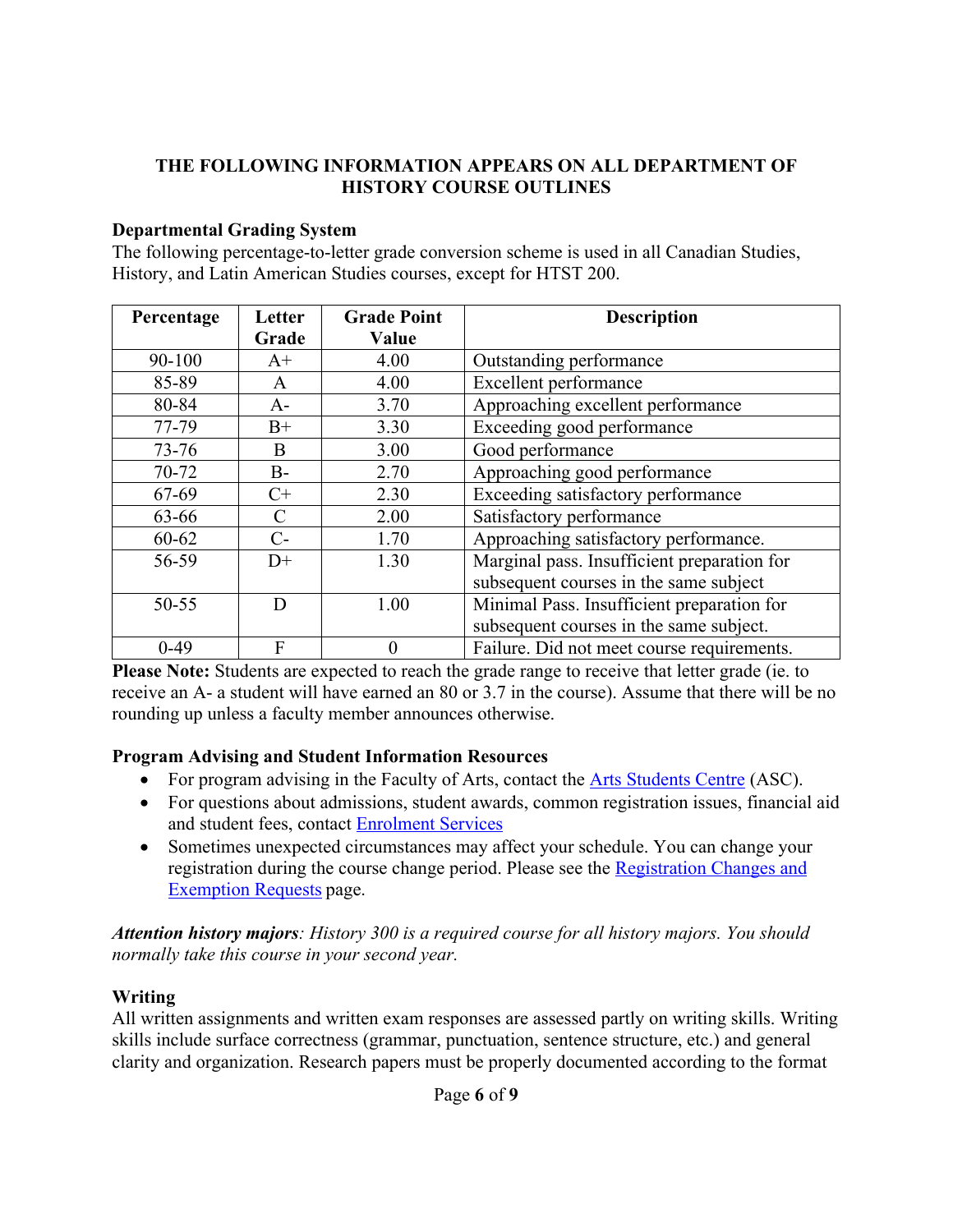described in *The History Student's Handbook*.

# **Academic Misconduct**

Academic Misconduct refers to student behavior which compromises proper assessment of a student's academic activities and includes: cheating; fabrication; falsification; plagiarism; unauthorized assistance; failure to comply with an instructor's expectations regarding conduct required of students completing academic assessments in their courses; and failure to comply with exam regulations applied by the Registrar.

For more information, please see the University of Calgary Student Academic Misconduct Policy documents, and visit the Academic Integrity Website.

# **Plagiarism**

Plagiarism occurs when students submit or present the ideas and/or writing of others as if they were their own or when they submit their own work to two different classes. Please see *The History Student's Handbook* for more details, but to summarize, plagiarism may take several forms:

- Failing to cite sources properly
- Submitting borrowed, purchased, and/or ghostwritten papers
- Submitting one's own work for more than one course without the permission of the instructor(s) involved
- Extensive paraphrasing of one or a few sources, even when referenced properly, unless the essay is a critical analysis of those works

Plagiarism is a serious academic offence, and written work that appears to contain plagiarized passages will not be graded. All such work will be reported to the Faculty of Art's associate deans of students who will apply the penalties specified in the university calendar.

# **Academic Accommodation**

It is the student's responsibility to request academic accommodations according to the Student Accommodations policy. Students needing an accommodation based on disability or medical concerns should contact Student Accessibility Services (SAS) in accordance with the Procedure for Accommodations for Students with Disabilities. Students who require an accommodation in relation to their coursework based on a protected ground other than Disability should communicate this need in writing to their Instructor.

SAS will process the request and issue letters of accommodation to instructors. For additional information on support services and accommodations for students with disabilities, visit Student Accessibility Services.

# **Research Ethics**

Students are advised that any research with human subjects – including any interviewing (even with friends and family), opinion polling, or unobtrusive observation – must have the approval of the Conjoint Faculties Research Ethics Board. In completing course requirements, students must not undertake any human subjects research without discussing their plans with the instructor, to determine if ethics approval is required.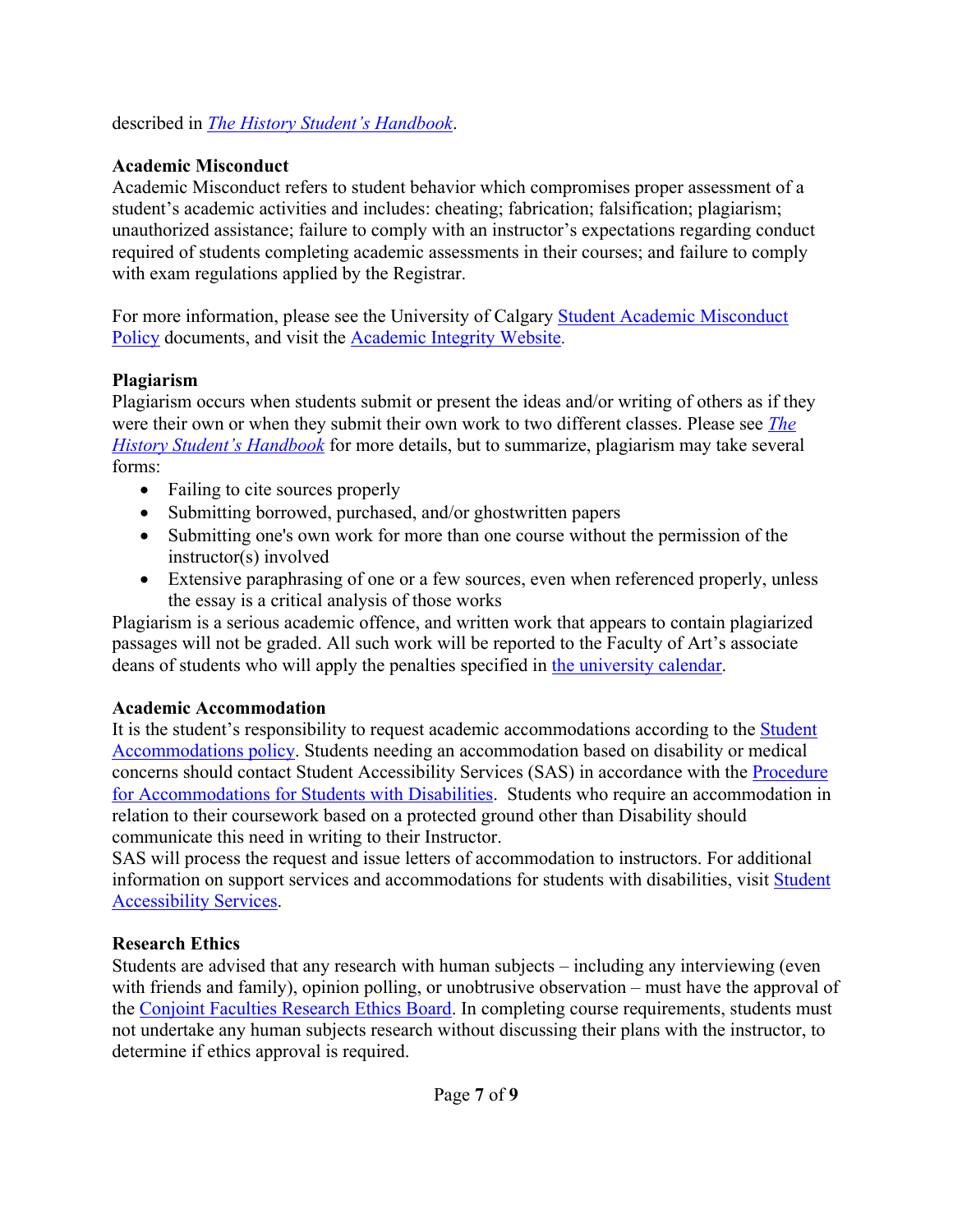#### **Instructor Intellectual Property**

Course materials created by instructors (including presentations and posted notes, labs, case studies, assignments and exams) remain the intellectual property of the instructor. These materials may NOT be reproduced, redistributed or copied without the explicit consent of the instructor. The posting of course materials to third party websites such as note-sharing sites without permission is prohibited. Sharing of extracts of these course materials with other students enrolled in the course at the same time may be allowed under fair dealing.

### **Copyright Legislation**

All students are required to read the University of Calgary policy on Acceptable Use of Material Protected by Copyright and requirements of the Copyright Act to ensure they are aware of the consequences of unauthorised sharing of course materials (including instructor notes, electronic versions of textbooks etc.). Students who use material protected by copyright in violation of this policy may be disciplined under the Non-Academic Misconduct Policy.

# **Copyright of Educational Materials**

The University of Calgary has opted out of the Access Copyright Interim Tariff proposed by the Copyright Board. Therefore, instructors in all University of Calgary courses will strictly adhere to Copyright Act regulations and the educational exceptions permitted by the Act for both print and digital course material. No copyrighted material may be placed on course D2L or web sites without the prior permission of the copyright holders. In some cases, this may mean that instructors will require you to purchase a print course pack from the University of Calgary bookstore or consult books on reserve at the library. Please see the University of Calgary copyright page.

# **Freedom of Information and Protection of Privacy**

Student information will be collected in accordance with usual classroom practice. Students' assignments will be accessible only by the authorized course faculty and teaching assistants. Private information related to the individual student is treated with the utmost regard.

# **Media Recording**

The instructor may use media recordings to record the delivery of a lecture for various reasons, including lecture capture and self-assessment. Students will be informed of media recordings in advance and the recording device will be fixed on the instructor. In the event that incidental student participation is recorded, the instructor will ensure that any identifiable content (video or audio) is masked, or will seek consent from identifiable students, before making a recording available to the class.

# *Media Recording for the Assessment of Student Learning*

The instructor may use media recordings as part of the assessment of students, by prior arrangement. This may include but is not limited to classroom discussions, presentations, clinical practice, or skills testing that occur during the course. These recordings will be used for student assessment purposes only and will not be shared or used for any other purpose.

# **Sexual Violence Policy**